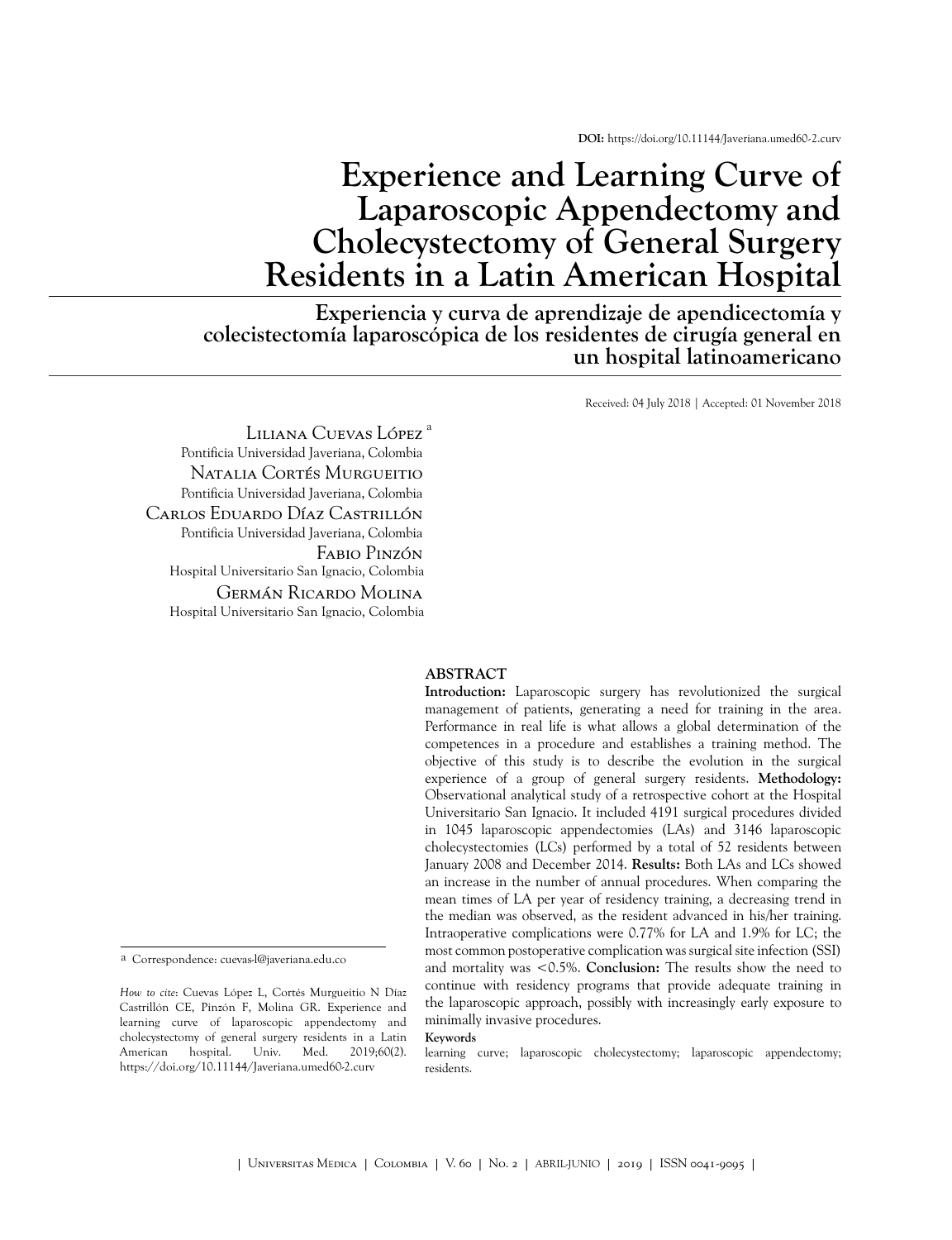#### RESUMEN

**Introducción:** La cirugía laparoscópica ha revolucionado el manejo quirúrgico de los pacientes y ha generado una necesidad de capacitación en el área. El rendimiento en la vida real es lo que permite una determinación global de las competencias en un procedimiento y establece un método de formación. El objetivo de este estudio es describir la evolución en la experiencia quirúrgica de un grupo de residentes de cirugía general. **Metodología:** Estudio observacional analítico de cohorte retrospectiva en el Hospital Universitario San Ignacio. Incluyó 4191 procedimientos, divididos en 1045 apendicectomías laparoscópicas (AL) y 3146 colecistectomías laparoscópicas (CL), realizadas por un total de 52 residentes entre enero de 2008 y diciembre de 2014. **Resultados:** Tanto en AL como en CL se observó un aumento en el número de procedimientos anuales. Al comparar los tiempos promedios de AL por año de residencia, se observó una tendencia a la disminución en la mediana a medida que el residente avanzaba en su entrenamiento. Las complicaciones intraoperatorias fueron del 0,77% para AL y del 1,9% para CL. La complicación postoperatoria más frecuente fue infección del sitio operatorio, con una mortalidad menor al 0,5%. **Conclusión:** Los resultados muestran la necesidad de continuar con programas de residencia que proporcionen preparación adecuada en el abordaje laparoscópico, posiblemente con exposición cada vez más temprana a procedimientos mínimamente invasivos.

**Palabras clave**

curva de aprendizaje; colecistectomía laparoscópica; apendicectomía laparoscópica; residentes.

### **Introduction**

Laparoscopic surgery has revolutionized the surgical management of patients with various pathologies. This has created the need for training in the area and a change in general surgery training programs [\(1,](#page-6-0)[2\)](#page-6-1) through technology, simulation equipment in organic, inorganic or virtual models ([3](#page-7-0),[4](#page-7-1)). The American Board of Surgery and the Accreditation Council for Continuing Medical Education consider this training a priority. For this reason, they have developed the course Fundamentals of Laparoscopic Surgery as a requirement to approve the residency course. Although it is possible to evaluate the performance using simulators, training in laparoscopic surgery in a university hospital must be accompanied by quality control [\(5\)](#page-7-2) in which the measurement and quantification of demographic and clinical outcomes data undergo descriptive evaluation so

that ideas emerge on the best way to develop and teach these competences [\(6](#page-7-3)[,7\)](#page-7-4).

Laparoscopic appendectomy (LA) and laparoscopic cholecystectomy (LC) are the most performed general surgical procedures in the world ([8](#page-7-5)[,9\)](#page-7-6), and are performed early in the surgery resident's training. These procedures offer an opportunity to master necessary skills before performing more complex procedures  $(10,11)$  $(10,11)$  $(10,11)$  $(10,11)$ .

The aim of this study is to describe the evolution in the surgical experience of a group of general surgery residents, and the LA and LC morbidity and mortality trend at the Hospital Universitario San Ignacio during the period between January 2008 and December 2014. We expect that these results guide the training process of general surgery residents at university hospitals.

### **Materials and methods**

An observational analytical retrospective cohort study was conducted in which we reviewed medical records taken from the institutional database. 3146 LCs and 1045 LAs carried out between January 1, 2008 and December 31, 2014 were included. In the case of LCs, elective and emergency procedures were evaluated. A total of 52 residents were analyzed, 10 of whom were fully followed up on their learning curve throughout their training time, and 6 withdrew before finishing their training.

The following demographic variables were analyzed: age, American Society of Anesthesiologists (ASA) anesthetic risk classification, severity grading according to the 2013 Tokyo Guidelines ([12\)](#page-7-9), and pathology report. The recorded outcomes were: operative time (minutes), hospital stay (days), and intraoperative complications: hollow viscus injury, conversion to open surgery, bile duct injury (according to Strasberg classification) ([13\)](#page-7-10) and bleeding (greater than  $500 \text{ cm}^3$ ). The postoperative complications evaluated (at 30 days) were: unplanned reoperation, surgical site infection (SSI), bleeding and mortality.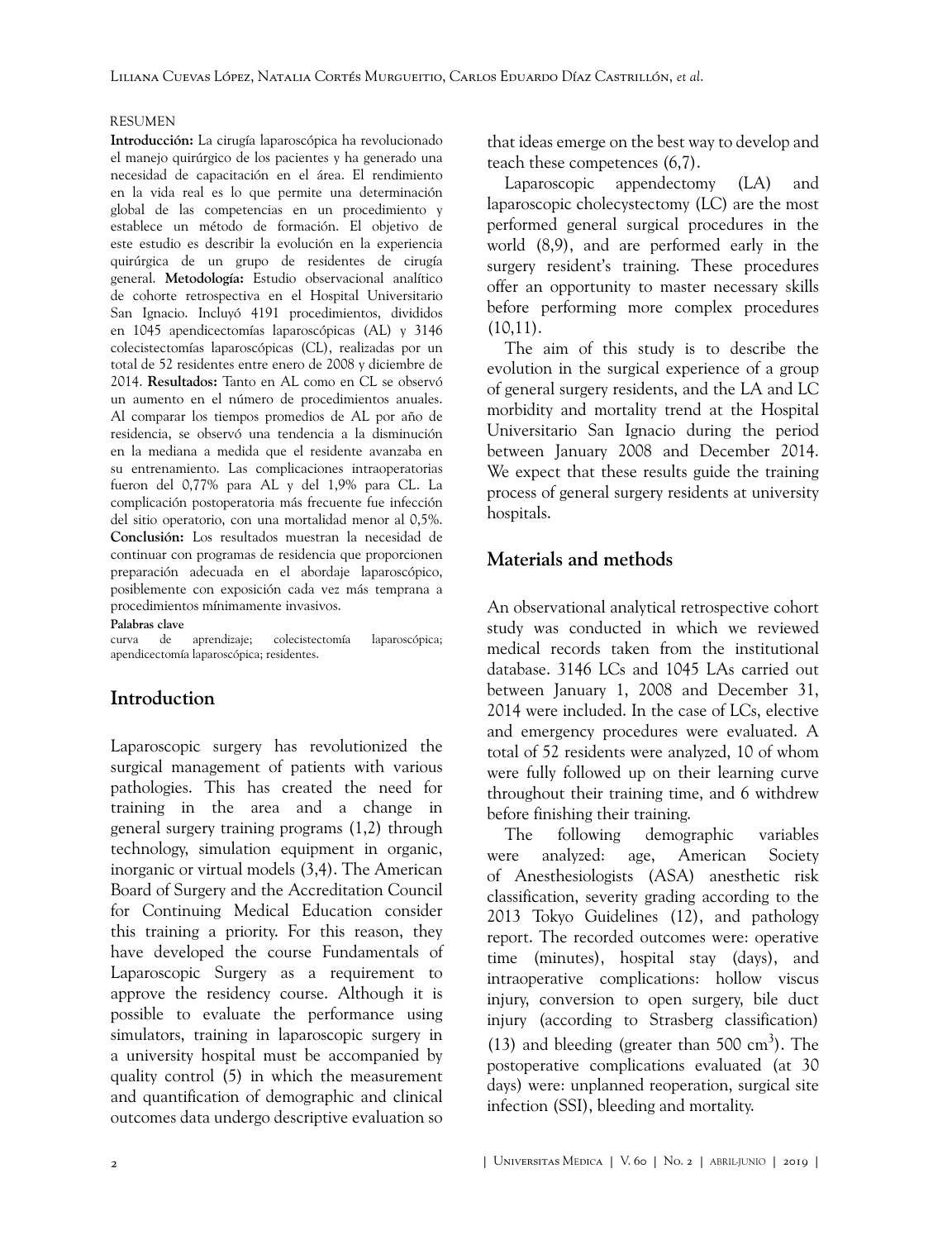We excluded records with incomplete data, surgeries in which an additional surgery was performed, and procedures performed by instructors. It is necessary to make it clear that all surgeries performed at the hospital are performed under in-person supervision in the operating room.

### *Surgical technique and follow-up*

The abdominal cavity was accessed by 10 mm umbilical incision using the Hasson technique, pneumoperitoneum insufflation and diagnostic laparoscopy. In LAs, 5 mm and 10 mm trocars were placed under direct vision in the suprapubic region and in the left iliac fossa. The mesentery and the appendicular artery were managed with different types of energy: LigaSure™ (ValleyLab, Inc., Boulder, Colorado), HARMONIC ACE® + Shears (Ethicon Endo-Surgery, Cincinnati, OH) or monopolar electrocautery, according to the treating surgeon's criteria and the degree of inflammation of the tissues. Once the base was fully identified, it was ligated with Hem-O-Lok® (Weck Closure Systems, Research Triangle Park, Durham, NC, USA). To retrieve the surgical piece, a bag was used when the appendix was in gangrenous phase or with peritonitis, and in the latter case, the cavity was irrigated with saline and dried exhaustively.

For LCs, a 10 mm trocar was placed in the epigastrium and two 5 mm trocars in the right upper quadrant. The structures of the hepatocystic triangle were dissected and Strasberg's safety vision was obtained [\(14](#page-7-11)). The cystic artery and the cystic duct were clipped with metal clips and cut with scissors. In case of thick cystic duct, Hem-O-Lok was used. The gallbladder was dissected from the liver bed with monopolar electrocautery, in order to retrieve it through the epigastric port. Both for LAs and LCs, the patients were discharged after controlling the pain, when there was no systemic inflammatory response and the oral route was well tolerated.

### *Statistical analysis*

Quantitative variables were analyzed with central tendency and dispersion measures, and qualitative variables with relative frequencies (percentages) and proportions. The Microsoft Excel  $2016^{TM}$  program was used to organize the variables and calculate proportions and percentages. The Stata version 8.0 program (Statacorp, College Station, TX) was used for the univariate and multivariate analysis, and nonparametric hypothesis tests were performed to compare the independent groups (Mann-Whitney U and Kruskall-Wallis) with p values  $< 0.05$ .

### *Ethical aspects*

This is an analytical observational study and therefore no intervention was carried out with the participants; it is rated as a "no risk" study, according to Resolution 008430 of 1993 of the Ministry of Health of Colombia. The criterion of respect for the autonomy and dignity of the subjects included in the study prevailed throughout the study, as well as that of protection of their rights, information and welfare.

Since this is a review of medical records of a university hospital, it was required that it be submitted to the research committee of the Surgery Department, and that it be approved by the Hospital Research Committee. In the approval it was recorded that there is no direct intervention on the patient, which is why informed consent is not required. In addition, this study was conducted under the ethical standards of the latest official version of the Declaration of Helsinki.

### **Results**

### *Laparoscopic appendectomy*

Patient demographic data are shown in [Table](#page-3-0) [1](#page-3-0). The majority of patients were women, were classified as ASA I, and the most common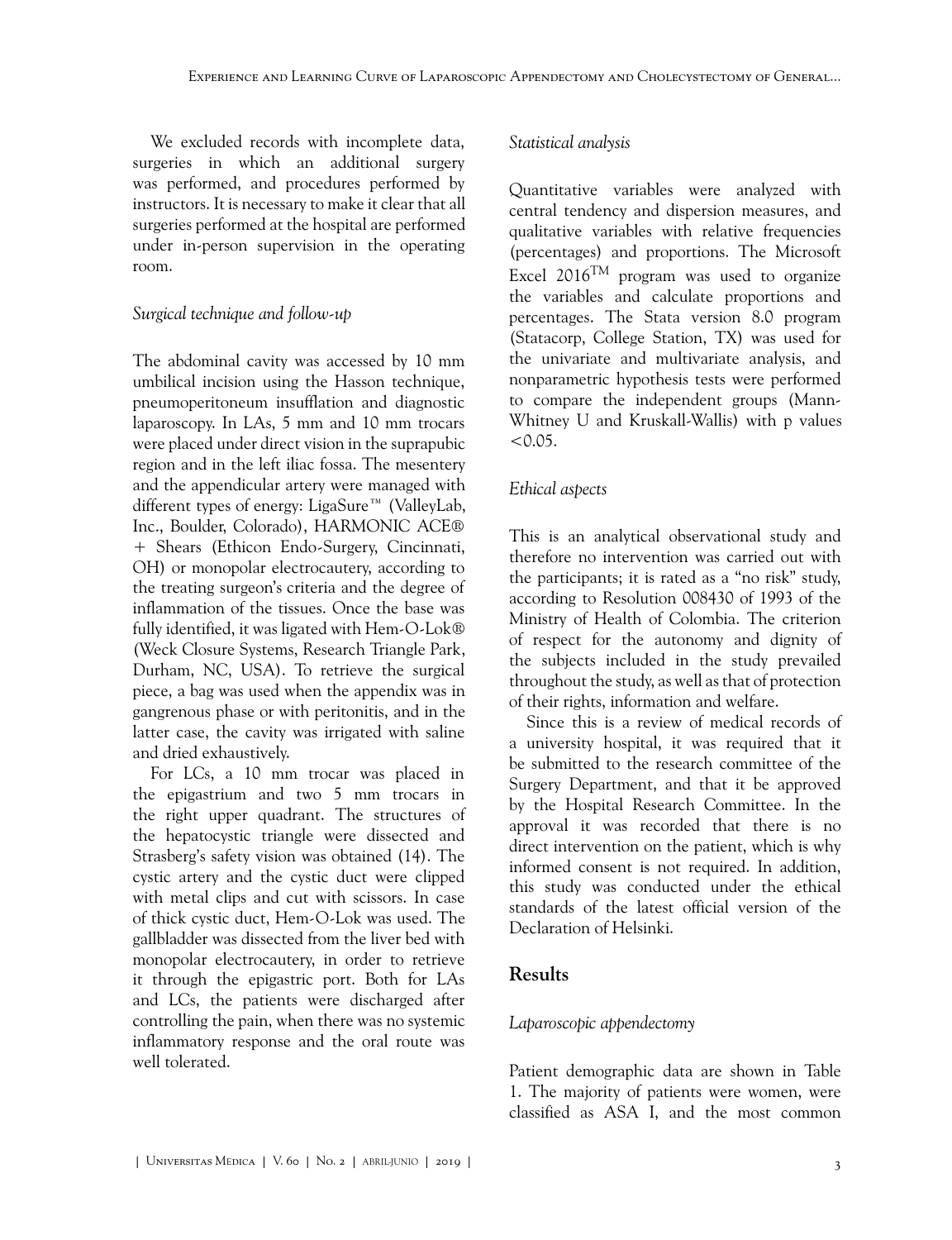pathology was acute edematous/fibrinopurulent appendicitis. The mean hospital stay was 1.66 days (SD: 1.91). There was a sustained growth in the number of procedures, globally and per year of residency training; the number of LAs increased from 12 in 2008 to 456 in 2014.

#### <span id="page-3-0"></span>Table 1

| Demographic and clinical data of the analyzed |  |  |
|-----------------------------------------------|--|--|
| population ( $n = 4191$ )                     |  |  |

| Appendectomy ( $n = 1045$ )    |                |                           |  |  |
|--------------------------------|----------------|---------------------------|--|--|
| Age (mean/SD)                  | 36.99          | 16.27                     |  |  |
| Women $(%)$                    | 52             |                           |  |  |
|                                | $\mathbf n$    | $\overline{\mathbf{0}}_0$ |  |  |
| <b>ASA</b>                     |                |                           |  |  |
| $\mathbf{1}$                   | 708            | 67.75                     |  |  |
| $\overline{2}$                 | 292            | 27.94                     |  |  |
| 3                              | 43             | 4.11                      |  |  |
| $\overline{4}$                 | $\overline{2}$ | 0.19                      |  |  |
| Pathology                      |                |                           |  |  |
| Edematous/fibrinopurulent      | 750            | 71.77                     |  |  |
| Gangrenous                     | 233            | 22.30                     |  |  |
| Peritonitis                    | 60             | 5.74                      |  |  |
| Cancer                         | $\overline{2}$ | 0.19                      |  |  |
| <b>Total</b>                   | 1045           | 100                       |  |  |
| Cholecystectomy ( $n = 3146$ ) |                |                           |  |  |
| Age (mean/SD)                  | 48.77          | 17.1                      |  |  |
| Women $(\%)$                   | 64             |                           |  |  |
|                                | n              | $\frac{0}{0}$             |  |  |
| <b>ASA</b>                     |                |                           |  |  |
| 1                              | 1554           | 49.40                     |  |  |
| $\frac{2}{3}$                  | 1333           | 42.37                     |  |  |
|                                | 257            | 8.17                      |  |  |
| $\overline{4}$                 | $\overline{2}$ | 0.06                      |  |  |
| Pathology                      |                |                           |  |  |
| Acute/chronic                  | 2823           | 89.73                     |  |  |
| Gangrenous                     | 316            | 10.04                     |  |  |
| Peritonitis                    | 1              | 0.03                      |  |  |
| Cancer                         | 6              | 0.19                      |  |  |
| <b>Severity</b>                |                |                           |  |  |
| Symptomatic cholelithiasis     | 716            | 22.76                     |  |  |
| Tokyo I                        | 1625           | 51.65                     |  |  |
| Tokyo II                       | 800            | 25.43                     |  |  |
| Tokyo III                      | 5              | 0.16                      |  |  |
| Total                          | 3146           | 100                       |  |  |

The mean operative time was 56.55 min with a SD of 25.63. When evaluating the times per year of residency training, the mean was 58.24 min (SD: 21.6) and a median of 55 for the first year; 61.1 minutes (SD: 24.7) and a median of 55 for the second year; 53.84 minutes (SD: 26.2) and a median of 50 for the third year, and 51.33 minutes (SD: 32.6) and a median of 45 for the fourth year. As shown in [Figure 1](#page-3-1), there was a decreasing trend in the median and in the interquartile range in the data distribution, without being statistically significant.

#### <span id="page-3-1"></span>Figure 1





The mean operative time according to the severity and the histopathological report was 51.67, 66.77 and 76.80 min for edematous/fibrinopurulent appendicitis, gangrenous appendicitis and peritonitis, respectively. When comparing the operative times between edematous/fibrinopurulent and gangrenous appendicitis, the difference was statistically significant, with a p value  $> 0.05$ . An inverse relationship was documented between the mean operative time according to the pathology and the year of residency training, as shown in [Table 2.](#page-3-2)

#### <span id="page-3-2"></span>Table 2

*Surgical time, in minutes, according to the pathology and year of residency training*

|                           | R1        | R <sub>2</sub> | R <sub>3</sub> | R <sub>4</sub> |
|---------------------------|-----------|----------------|----------------|----------------|
| Edematous/fibrinopurulent |           |                |                |                |
| Mean                      | 54.92     | 53.43          | 50.51          | 45.68          |
| Standard deviation        | 22.21     | 19.18          | 20.18          | 20             |
| Median                    | 50        | 50             | 45             | 40             |
| Interquartile range       | $40 - 75$ | $40 - 60$      | $35 - 60$      | $30 - 55$      |
| <b>Gangrenous</b>         |           |                |                |                |
| Mean                      | 72.77     | 69.75          | 60.12          | 62.5           |
| Standard deviation        | 25.82     | 28.11          | 22.53          | 30             |
| Median                    | 70        | 60             | 55             | 50             |
| Interquartile range       | $55 - 85$ | 50-80          | $45 - 75$      | $40 - 80$      |

#### *Complications*

There were 8 intraoperative complications (0.77%), 3 due to bleeding, and 5 related to hollow viscus injury, 4 (80%) of which were caused by third and fourth year residents. There were a total of 28 patients (2.68%) with conversion to open surgery. The main cause were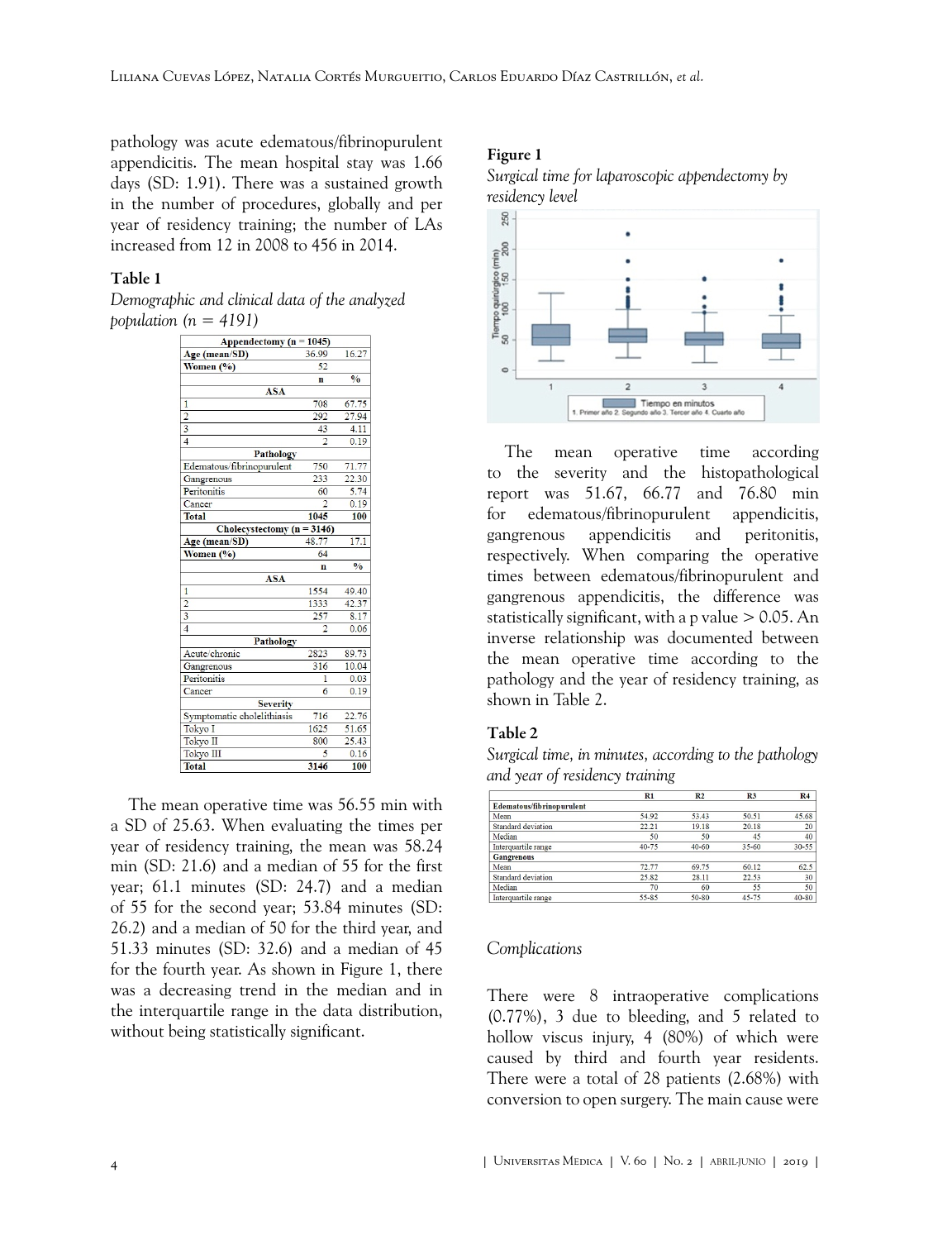technical difficulties in the management of the appendicular base (25 patients); 11 (44%) of these cases occurred with second year residents.

The most common postoperative complication was SSI, with 30 cases (2.87%), followed by adynamic ileus, with 25 cases (2.39%). Overall and within the course of time, the general behavior of intraoperative complications, conversions to open surgery, ileus, SSIs and readmissions decreased by year of residency training. A mortality of 0.57% was documented  $(n = 6)$ .

#### *Laparoscopic cholecystectom*

[Table 1](#page-3-0) shows the demographic data. There was an increase in the annual number of LCs, with 370 in 2008 and 563 in 2014. This showed a greater exposure of residents to procedures in direct relation with time. This exposure was greater in the second year of residency training,with 1433 cholecystectomies performed, compared to 898 for third year residents, and 815 for fourth year residents. 77% of the LCs were performed in the context of acute cholecystitis, 67% of which were classified as Tokyo I. The mean hospital stay was 1.54 days (SD: 3.4).

The mean operative time was 69.87 min (SD: 30.78) with a median of 60 min, and 50-85 interquartile range. The surgical time decreased as the residency level advanced [\(Figure](#page-4-0)  [2](#page-4-0)). When comparing the operating time per year of residency training, the mean times were 74.7, 66.9 and 64.5 min for second, third and fourth year residents, respectively. There was a statistically significant difference ( $p$  value  $< 0.05$ ) of the mean times in the Kruskall-Wallis test, and was higher in the LCs performed by second year residents.

### <span id="page-4-0"></span>Figure 2





Likewise, when comparing between operative times of the second and third years, and between those of the third and fourth years, we found lower mean times as residents progressed in their residency training, with  $p$  values  $\lt$  0.05.

The evaluation of the mean operative time according to the clinical severity as per Tokyo classification showed that it increased as the severity increased ([Table 3](#page-5-0)). In addition, when comparing the severity according to the histopathological report and the mean time, there was a statistically significant difference (p value  $< 0.05$ ), with mean times in acute/chronic phase of 67.85 min (SD: 29.97), and 88.01 min (SD: 32.87) in gangrenous phase. These data show that, although the times were longer as the severity increased, they decreased when the surgeries were performed by more advanced year residents.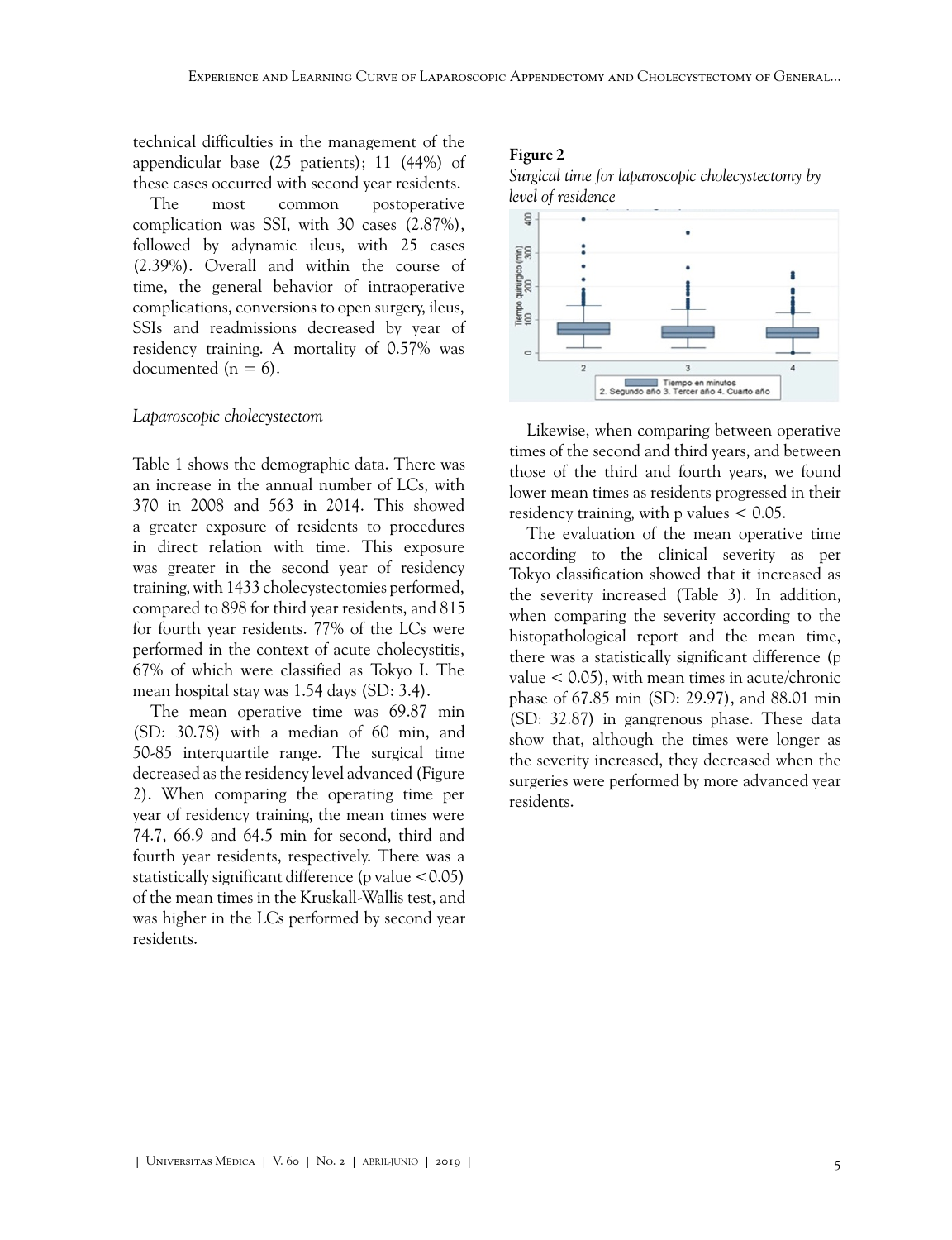Liliana Cuevas López, Natalia Cortés Murgueitio, Carlos Eduardo Díaz Castrillón, *et al*.

### <span id="page-5-0"></span>Table 3

*Operative time, in minutes, according to the clinical severity and level of residency training*

|                            | R <sub>2</sub> | R3        | R <sub>4</sub> | <b>Total</b> |
|----------------------------|----------------|-----------|----------------|--------------|
| Symptomatic cholelithiasis |                |           |                |              |
| Mean                       | 62.23          | 59.94     | 59.29          | 63.02        |
| Standard deviation         | 33.54          | 23.55     | 24.04          | 29.56        |
| Median                     | 60             | 55        | 50             | 60           |
| Interquartile range        | $50 - 80$      | $45 - 71$ | $40 - 60$      | $45 - 75$    |
| <b>Tokyo I</b>             |                |           |                |              |
| Mean                       | 72.57          | 65.55     | 62.55          | 67.93        |
| Standard deviation         | 27.74          | 28.87     | 25.08          | 27.73        |
| Median                     | 65             | 60        | 60             | 60           |
| Interquartile range        | 55-90          | 55-75     | $45 - 75$      | $50 - 80$    |
| <b>Tokyo II</b>            |                |           |                |              |
| Mean                       | 84.67          | 74.85     | 77.07          | 79.76        |
| Standard deviation         | 34.09          | 35.52     | 34.97          | 34.99        |
| Median                     | 79             | 65        | 70             | 75           |
| Interquartile range        | 60-105         | 50-90     | 55-90          | 55-96        |
| <b>Tokyo III</b>           |                |           |                |              |
| Mean                       | 55             | 103.75    | $\Omega$       | 94           |
| Standard deviation         |                | 37.5      | $\Omega$       | 39.11        |
| Median                     | 55             | 110       | $\mathbf{0}$   | 85           |
| Interquartile range        | $55 - 55$      | 72.5-135  | $\bf{0}$       | $60 - 135$   |

#### *Complications*

There were a total of 61 (1.9%) intraoperative complications, 30 of which (6.7%) corresponded to bleeding, 17 (3.8%) to hollow viscus injury, and 14 (0.45%) to bile duct injury. The majority were Strasberg type A ( $n = 8$ ). There were a total of 98 postoperative complications (3.1%), 29 of which (0.92%) corresponded to reoperation, 13 (0.41%) to bleeding, 29 (0.92%) to SSI, and 43 (1.37%) to conversion to open surgery. [Table](#page-5-1) [4](#page-5-1) shows the relationship between complications and the level of residency training. The majority of complications occurred in patients operated by second year residents.

#### <span id="page-5-1"></span>Table 4

*Complications of laparoscopic cholecystectomy per year of residency training*

|                                     | R <sub>2</sub> | R <sub>3</sub> | R <sub>4</sub> | <b>Total</b> |
|-------------------------------------|----------------|----------------|----------------|--------------|
| <b>Intraoperative complications</b> |                |                |                |              |
| Bleeding ( $> 500 \text{ cm}^3$ )   | 16             |                |                | 31           |
| Hollow viscus injury                |                |                |                | 15           |
| Bile duct injury                    |                |                |                | 15           |
| <b>Postoperative complications</b>  |                |                |                |              |
| Bleeding                            |                |                |                | 12           |
| Surgical site infection             | 13             |                |                | 28           |
| Reoperation                         |                | 13             |                | 29           |
| <b>Conversion</b> to open           |                |                |                |              |
| surgery                             | 16             | 13             | 14             | 43           |
| <b>Readmission at 30 days</b>       | 73             | 57             | 39             | 169          |

Eight deaths were documented (0.25%), 4 of which were related to massive postoperative bleeding; 2 of these patients had a medical indication for anticoagulation and received perioperative bridging therapy according to institutional protocols.

#### **Discussion**

The results of this study show an overall increase in the number of LAs and LCs performed during the period studied, and that surgical times improve as residency training progresses. According to our hospital data, there was an increase in the proportion of LAs performed per year: from 0.72% in 2010, to 73% in 2014, and exposure to this procedure in earlier stages of residency training; as reported by like Carson et al. ([15\)](#page-8-0), where most of the procedures performed by general surgery residents between 1999 and 2008 were minimally invasive  $(3.7 \text{ to } 11.2\% , p =$ 0.00001). According to Chung and Ahmed ([16\)](#page-8-1), within 10 years the percentage of open surgeries will be reduced by 60%, except in cases of trauma. These data demonstrate the need for residency programs to provide adequate preparation in the laparoscopic approach, and possibly an increasingly early exposure to minimally invasive procedures [\(17](#page-8-2)[,18\)](#page-8-3).

In our study we can see that in the first years evaluated, there were few LCs and LAs, most of which were performed by third and fourth year residents, while in recent years there has been an increase in interventions performed by second year residents. In the case of LCs, this phenomenon was observed as of 2011, when approximately 50% of cholecystectomies were performed by second year residents. This indicates that in our department the learning curve takes place during this period. This increasingly early exposure within residency training had no statistically significant differences in morbidity and mortality outcomes; this may indicate that with adequate training and supervision, trainee surgeons can achieve a satisfactory level of competence in these procedures, without increasing the number of complications ([19\)](#page-8-4). Similarly, Jolley et al. [\(17](#page-8-2)) wrote about the participation of residents in basic laparoscopic procedures, LAs and LCs, which did not have significant differences in terms of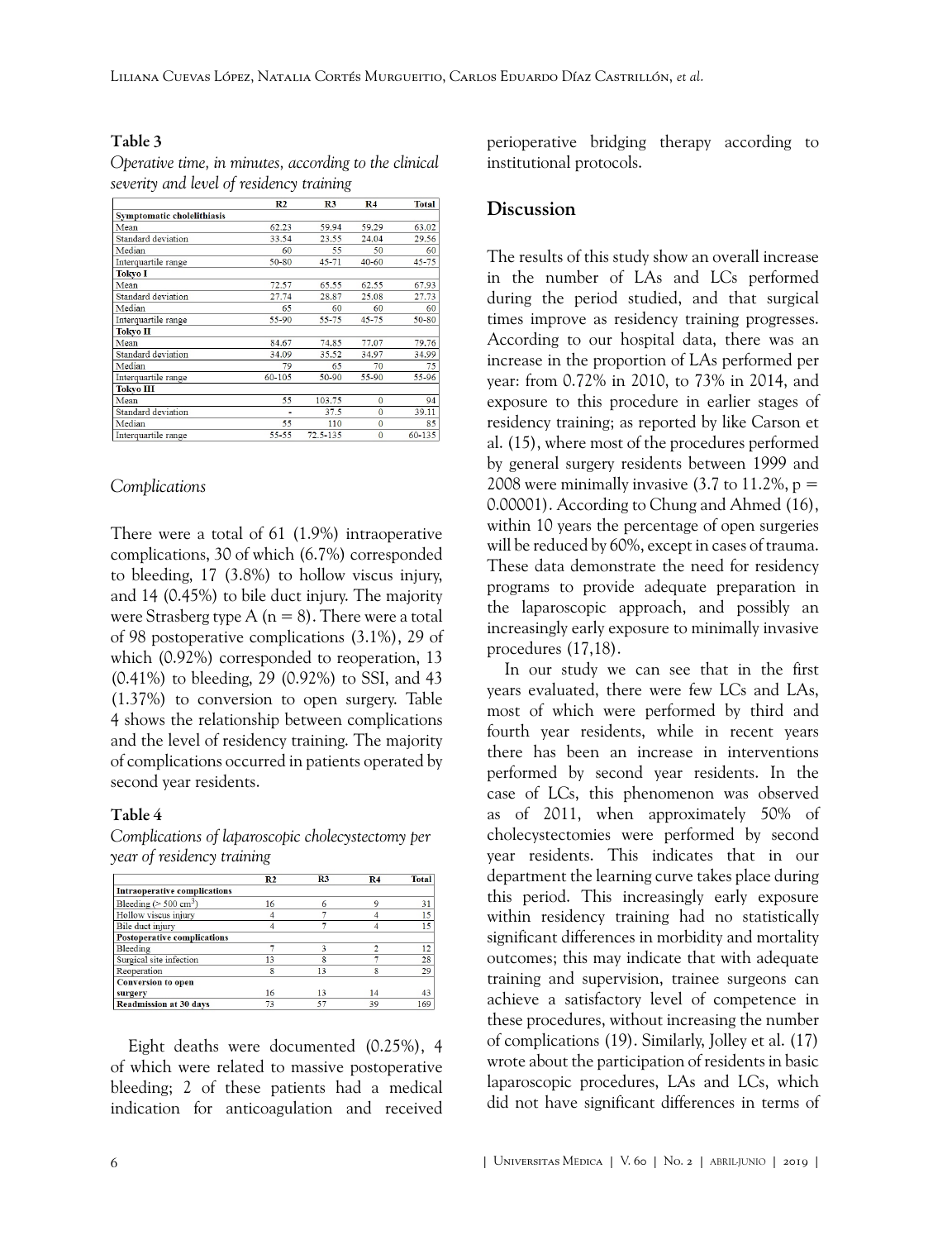mortality, morbidity or reoperation, although in both surgeries the presence of the resident was associated with longer operative times, which were 60 minutes or more for LAs ([20\)](#page-8-5). In our case, the mean time for LAs was 56 min, with differences between the levels of residency training, but without exceeding the mean time reported in the literature, and 69 min for LCs, which was shorter than the results reported in other international studies [\(6,](#page-7-3)[8](#page-7-5)[,10](#page-7-7), [11](#page-7-8),[21,](#page-8-6)[22,](#page-8-7)[23](#page-8-8)).

There was a decreasing trend in the mean and median operative time, both for LA and LC, according to the year of residency training; this decrease was statistically significant, when compared according to the clinical severity and the histopathological report in LC. Kauvar et al. [\(24](#page-8-9)) obtained similar results, and reported a longer mean time in the first years of residency training and, like our data, show that the duration of LA and CL decreases during the 4 training years, as residents gradually advance in the learning curve ([6](#page-7-3),[25](#page-8-10)[,26](#page-8-11)). As raised by Garg et al. ([27\)](#page-9-0), our study showed a direct relationship between the severity of the clinical picture and the operative time, which was longer in the case of gangrenous appendicitis and Tokio III cholecystitis.

The context analyzed and the results show that a structured laparoscopic surgery training in basic procedures during residency in a university hospital improves the residents' surgical skills [\(28,](#page-9-1)[29\)](#page-9-2). This through keeping a record of procedures performed, especially in academic programs, in which this process demonstrates that university hospitals meet the teaching objectives in the teaching of laparoscopic surgery, which is accompanied by a better control of the academic process quality.

A limitation of the present study is its retrospective nature, since there may be subor over-registration of the information. To document of the operative time, the anesthetic record was used, in which the time variable was recorded as an interval variable and not as a ratio interval. Furthermore, given the retrospective nature of the study, each resident was not taken into account individually, since the objective was to assess the training evolution according to the year of residency training, rather than the evolution of each individual resident, which would have required an analysis to control for confounding variables, such as previous laparoscopic training. However, we consider that, despite the descriptive nature of the study, the large number of cases allows identifying existing differences between each year of residency training.

## **Conclusion**

We see that the number of laparoscopic procedures, specifically LAs and LCs, has increased over time, which has involved greater efforts to teach basic and complex laparoscopic skills in the general surgery residency program. These should focus mainly on the first two training years, when there is a greater exposure, with a decrease in the operative time that will occur progressively as more experience is acquired during the first residency years, and during the learning curve, in which the complexity of these procedures will increase. All this process will require a system to record and provide feedback on the processes carried out in a learning-healthcare context that allows keeping morbidity and mortality within the expected margins for a given procedure, within what is reported worldwide.

# <span id="page-6-0"></span>**References**

1. Nácul MP, Cavazzola LT, Melo MC De. Current status of residency training in laparoscopic. ABCD Arq Bras Cir Dig (São Paulo). 2015;28(1):81-5.

<span id="page-6-1"></span>2. McCoy AC, Gasevic E, Szlabick RE, Sahmoun AE, Sticca RP. Are open abdominal procedures a thing of the past?: An analysis of graduating general surgery residents' case logs from 2000 to 2011. J Surg Educ. 2013;70(6):683-9. [https://dx.doi.org/1](https://dx.doi.org/10.1016/j.jsurg.2013.09.002) [0.1016/j.jsurg.2013.09.002](https://dx.doi.org/10.1016/j.jsurg.2013.09.002)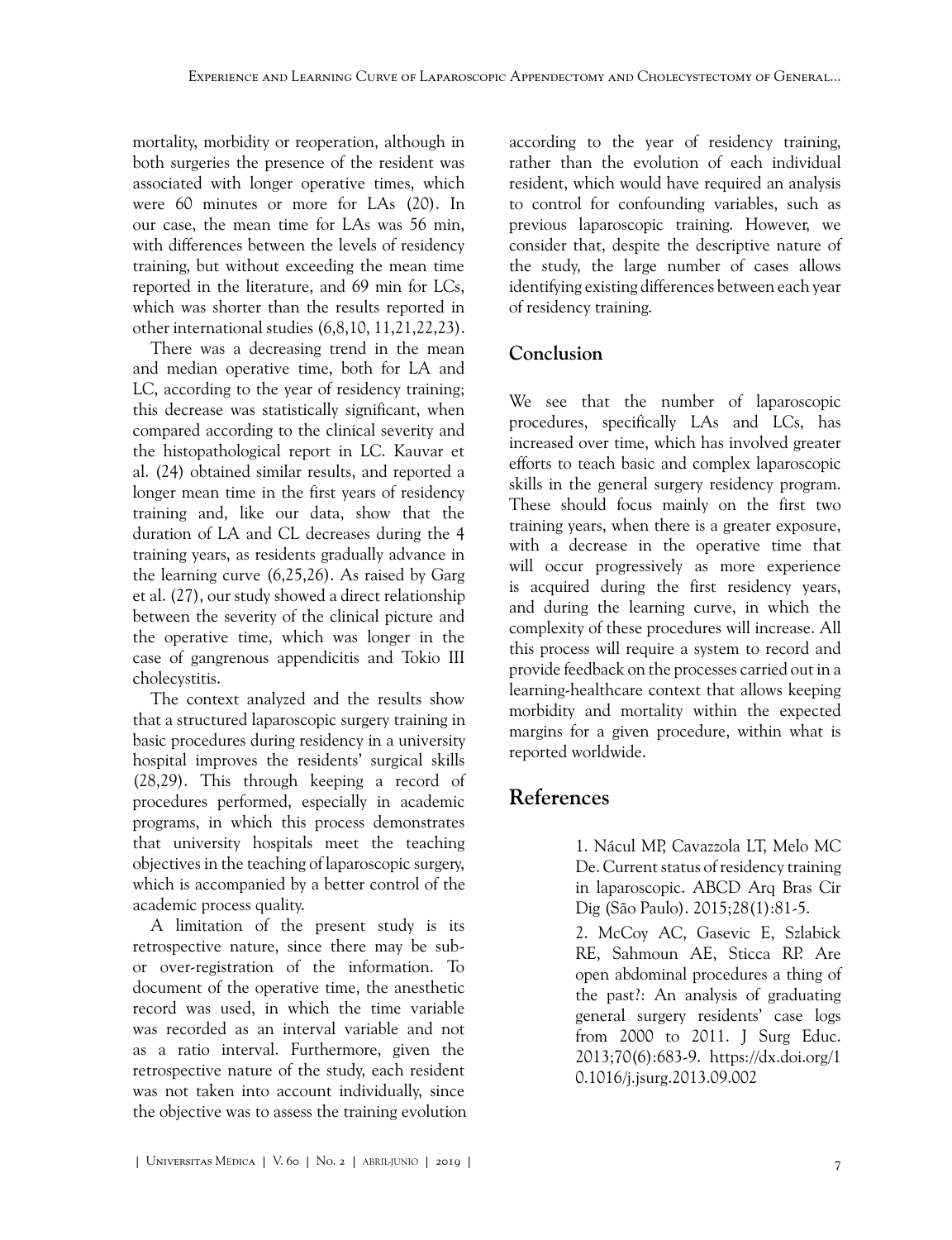<span id="page-7-0"></span>3. Shetty S, Zevin B, Grantcharov TP, Roberts KE, Duffy AJ. Perceptions, training experiences, and preferences of surgical residents toward laparoscopic simulation training: A resident survey. J Surg Educ. 2014;71(5):727-33. [https://dx.doi.org/](https://dx.doi.org/10.1016/j.jsurg.2014.01.006) [10.1016/j.jsurg.2014.01.006](https://dx.doi.org/10.1016/j.jsurg.2014.01.006)

<span id="page-7-1"></span>4. Henao O, Escallón J, Green J, Farcas M, Sierra JM, Sánchez W, et al. Fundamentos de cirugía laparoscópica en Colombia empleando telesimulación: una herramienta adicional para la formació integral de cirujanos. Biomédica. 2013;33(1):1-24.

<span id="page-7-2"></span>5. Priego JP, Lobo ME, Rodríguez VG, Cabañas MJ, Peromingo FR, Fresnada MV. ¿Es adecuada la formación del residente en cirugía laparóscopica? Rev Chil Cirugía. 2008;60:418-23.

<span id="page-7-3"></span>6. Fahrner R, Turina M, Neuhaus V, Schöb O. Laparoscopic cholecystectomy as a teaching operation: Comparison of outcome between residents and attending surgeons in 1,747 patients. Langenbeck's Arch Surg. 2012;397(1):103-10. [https://doi.org/10](https://doi.org/10.1007/s00423-011-0863-y) [.1007/s00423-011-0863-y](https://doi.org/10.1007/s00423-011-0863-y)

<span id="page-7-4"></span>7. Lekawa M, Shapiro SJ, Gordon LA, Rothbart J, Hiatt JR. The laparoscopic learning curve. Surg Laparosc Endosc [Internet]. 1995 Dec [cited 2016 May 30];5(6):455-8. Available at: [https://www.ncbi.nlm.nih](https://www.ncbi.nlm.nih.gov/pubmed/8611992) [.gov/pubmed/8611992](https://www.ncbi.nlm.nih.gov/pubmed/8611992)

<span id="page-7-5"></span>8. Shabtai M, Rosin D, Zmora O, Munz Y, Scarlat A, Shabtai EL, et al. The impact of a resident's seniority on operative time and length of hospital stay for laparoscopic appendectomy: Outcomes used to measure the resident's laparcoscopic skills. Surg Endosc Other Interv Tech. 2004;18(9):1328-30.

<span id="page-7-6"></span>9. Watanabe Y, Bilgic E, Lebedeva E, McKendy KM, Feldman LS, Fried

GM, et al. A systematic review of performance assessment tools for laparoscopic cholecystectomy. Surg Endosc [Internet]. 2016;30(3):832-44. Available at: [https://www.ncbi.nlm.nih](https://www.ncbi.nlm.nih.gov/pubmed/26092014) [.gov/pubmed/26092014](https://www.ncbi.nlm.nih.gov/pubmed/26092014)

<span id="page-7-7"></span>10. Harrison VL, Dolan JP, Pham TH, Diggs BS, Greenstein AJ, Sheppard BC, et al. Bile duct injury after laparoscopic cholecystectomy in hospitals with and without surgical residency programs: Is there a difference? Surg Endosc Other Interv Tech. 2011;25(6):1969-74.

<span id="page-7-8"></span>11. Koulas SG, Tsimoyiannis J, Koutsourelakis I, Zikos N, Pappas-Gogos G, Siakas P, et al. Laparoscopic cholecystectomy performed by surgical trainees. JSLS [Internet]. 2006;10(4):484-7. Available at: [https://www.pubmedcent](https://www.pubmedcentral.nih.gov/articlerender.fcgi?artid=3015736&tool=pmcentrez&rendertype=abstract) [ral.nih.gov/articlerender.fcgi?artid=30](https://www.pubmedcentral.nih.gov/articlerender.fcgi?artid=3015736&tool=pmcentrez&rendertype=abstract) [15736&tool=pmcentrez&rendertype](https://www.pubmedcentral.nih.gov/articlerender.fcgi?artid=3015736&tool=pmcentrez&rendertype=abstract) [=abstract](https://www.pubmedcentral.nih.gov/articlerender.fcgi?artid=3015736&tool=pmcentrez&rendertype=abstract)

<span id="page-7-9"></span>12. Takada T, Strasberg SM, Solomkin JS, Pitt HA, Gomi H, Yoshida M, et al. TG13: Updated Tokyo GUIDELINES for the management of acute cholangitis and cholecystitis. J Hepatobiliary Pancreat Sci [Internet]. 2013 Jan [cited 2016 May 30];20(1):1-7. Available at: [https://www.ncbi.nlm.nih.gov/pub](https://www.ncbi.nlm.nih.gov/pubmed/23307006) [med/23307006](https://www.ncbi.nlm.nih.gov/pubmed/23307006)

<span id="page-7-11"></span><span id="page-7-10"></span>13. Mercado MA, Domínguez I. Classification and management of bile duct injuries. World J Gastrointest Surg [Internet]. 2011;3(4):43-8. Available at: [https://www.pubmedcentral.nih.go](https://www.pubmedcentral.nih.gov/articlerender.fcgi?artid=3083499&tool=pmcentrez&rendertype=abstract) [v/articlerender.fcgi?artid=3083499&t](https://www.pubmedcentral.nih.gov/articlerender.fcgi?artid=3083499&tool=pmcentrez&rendertype=abstract) [ool=pmcentrez&rendertype=abstract](https://www.pubmedcentral.nih.gov/articlerender.fcgi?artid=3083499&tool=pmcentrez&rendertype=abstract) 14. Strasberg SM, Brunt LM. Rationale and use of the critical view of safety in laparoscopic cholecystectomy. J Am Coll Surg. 2010;211(1):132-8. [https://dx.doi.org/](https://dx.doi.org/10.1016/j.jamcollsurg.2010.02.053) [10.1016/j.jamcollsurg.2010.02.053](https://dx.doi.org/10.1016/j.jamcollsurg.2010.02.053)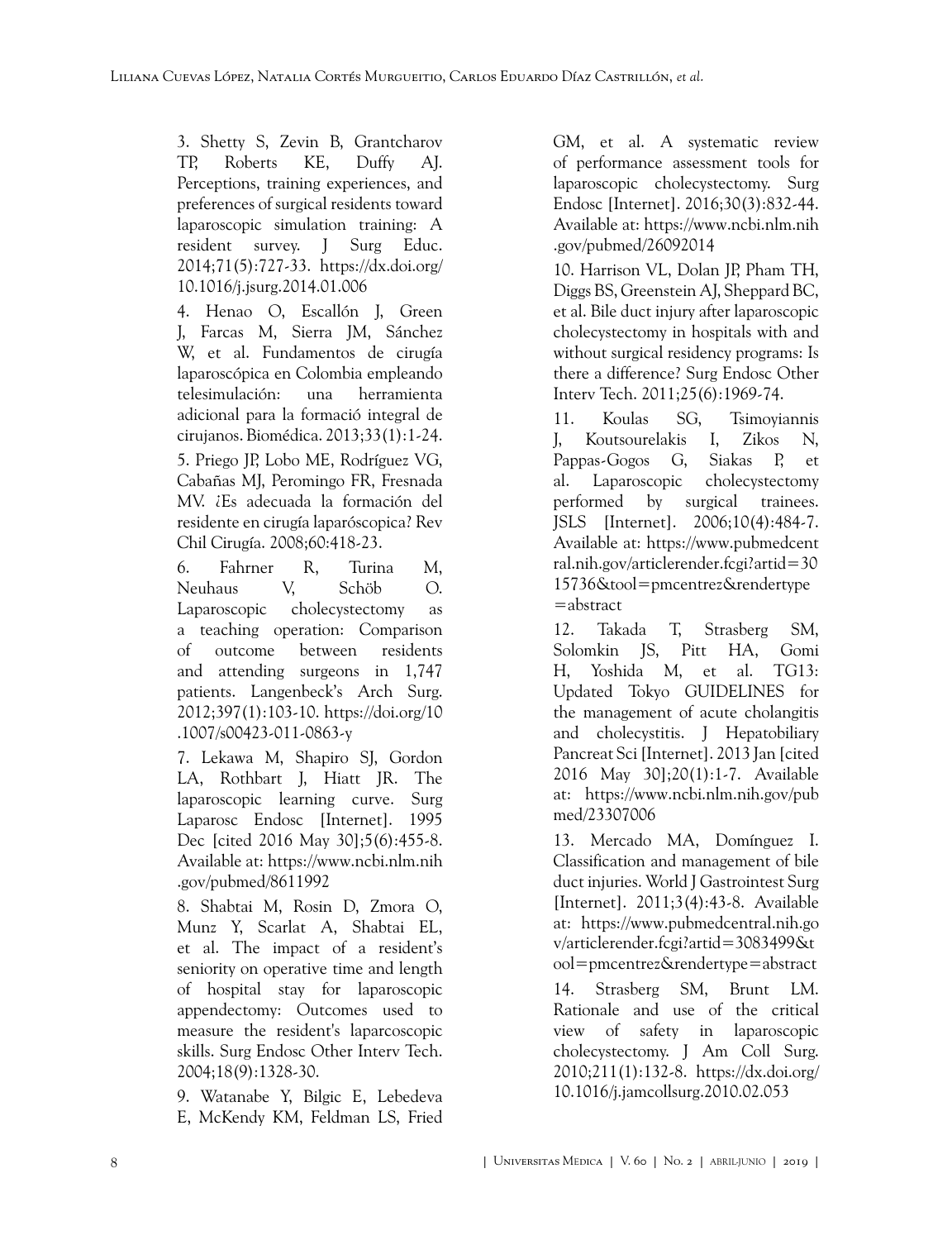<span id="page-8-0"></span>15. Carson JS, Smith L, Are M, Edney J, Azarow K, Mercer DW, et al. National trends in minimally invasive and open operative experience of graduating general surgery residents: Implications for surgical skills curricula development? Am J Surg. 2011;202(6):720-6. [https://dx.doi.org/](https://dx.doi.org/10.1016/j.amjsurg.2011.06.045) [10.1016/j.amjsurg.2011.06.045](https://dx.doi.org/10.1016/j.amjsurg.2011.06.045)

<span id="page-8-1"></span>16. Chung RS, Ahmed N. The impact of minimally invasive surgery on residents' open operative experience: analysis of two decades of national data. Ann Surg [Internet]. 2010 Feb [citado 2016 May 8];251(2):205-12. Available at: [https://www.ncbi.nlm.nih](https://www.ncbi.nlm.nih.gov/pubmed/19858698) [.gov/pubmed/19858698](https://www.ncbi.nlm.nih.gov/pubmed/19858698)

<span id="page-8-2"></span>17. Jolley J, Lomelin D, Simorov A, Tadaki C, Oleynikov D. Resident involvement in laparoscopic procedures does not worsen clinical outcomes but may increase operative times and length of hospital stay. Surg Endosc Other Interv Tech. 2015;1-9. [https://dx.doi.org/10.1007/s](https://dx.doi.org/10.1007/s00464-015-4674-z) [00464-015-4674-z](https://dx.doi.org/10.1007/s00464-015-4674-z)

<span id="page-8-3"></span>18. Rattner DW, Apelgren KN, Eubanks WS. The need for training opportunities in advanced laparoscopic surgery. Surg Endosc [Internet]. 2001 Oct [citado 2016 May 31];15(10):1066-70. Available at: [https://www.ncbi.nlm.nih.gov/pub](https://www.ncbi.nlm.nih.gov/pubmed/11727071) [med/11727071](https://www.ncbi.nlm.nih.gov/pubmed/11727071)

<span id="page-8-4"></span>19. Pariani D, Fontana S, Zetti G, Cortese F. Laparoscopic cholecystectomy performed by residents: a retrospective study on 569 patients. Surg Res Pract [Internet]. 2014;2014:912143. Available at: [https://www.pubmedcent](https://www.pubmedcentral.nih.gov/articlerender.fcgi?artid=4208583&tool=pmcentrez&rendertype=abstract) [ral.nih.gov/articlerender.fcgi?artid=42](https://www.pubmedcentral.nih.gov/articlerender.fcgi?artid=4208583&tool=pmcentrez&rendertype=abstract) [08583&tool=pmcentrez&rendertype](https://www.pubmedcentral.nih.gov/articlerender.fcgi?artid=4208583&tool=pmcentrez&rendertype=abstract) [=abstract](https://www.pubmedcentral.nih.gov/articlerender.fcgi?artid=4208583&tool=pmcentrez&rendertype=abstract)

<span id="page-8-5"></span>20. Lin YY, Shabbir A, So JBY. Laparoscopic appendectomy by residents: Evaluating outcomes and learning curve. Surg Endosc Other Interv Tech. 2010;24(1):125-30.

<span id="page-8-6"></span>21. Advani V, Ahad S, Gonczy C, Markwell S, Hassan I. Does resident involvement effect surgical times and complication rates during laparoscopic appendectomy for uncomplicated appendicitis? An analysis of 16,849 cases from the ACS-NSQIP. Am J Surg. 2012;203(3):347-52. [https://dx.doi.org](https://dx.doi.org/10.1016/j.amjsurg.2011.08.015) [/10.1016/j.amjsurg.2011.08.015](https://dx.doi.org/10.1016/j.amjsurg.2011.08.015)

<span id="page-8-7"></span>22. Gifford E, Kim DY, Nguyen A, Kaji AH, Nguyen V, Plurad DS, et al. The effect of residents as teaching assistants on operative time in laparoscopic cholecystectomy. Am J Surg. 2016;211(1):288-93. [https://dx.d](https://dx.doi.org/10.1016/j.amjsurg.2015.06.019) [oi.org/10.1016/j.amjsurg.2015.06.019](https://dx.doi.org/10.1016/j.amjsurg.2015.06.019)

<span id="page-8-8"></span>23. Schwartz SI, Yaghoubian AT, Andacheh ID, Green SH, Falor AE, Kaji AH, et al. Senior residents as teaching assistants during laparoscopic cholecystectomy in the 80-hour workweek era: Effect on biliary injury and overall complication rates. J Surg Educ. 2013;70(6):796-9. [https://dx.doi](https://dx.doi.org/10.1016/j.jsurg.2013.09.011) [.org/10.1016/j.jsurg.2013.09.011](https://dx.doi.org/10.1016/j.jsurg.2013.09.011)

<span id="page-8-9"></span>24. Kauvar DS, Braswell A, Brown BD, Harnisch M. Influence of resident and attending surgeon seniority on operative performance in laparoscopic cholecystectomy. J Surg Res [Internet]. 2006 May 15 [citado 2016 May 31];132(2):159-63. Available at: [https://www.ncbi.nlm.nih](https://www.ncbi.nlm.nih.gov/pubmed/16412471) [.gov/pubmed/16412471](https://www.ncbi.nlm.nih.gov/pubmed/16412471)

<span id="page-8-11"></span><span id="page-8-10"></span>25. Böckler D, Geoghegan J, Klein M, Weissmann Q, Turan M, Meyer L, et al. Implications of laparoscopic cholecystectomy for surgical residency training. JSLS [Internet]. Jan [citado 2016 May 31];3(1):19-22. Available at: [https://www.pubmedcentral.nih.go](https://www.pubmedcentral.nih.gov/articlerender.fcgi?artid=3015346&tool=pmcentrez&rendertype=abstract) [v/articlerender.fcgi?artid=3015346&t](https://www.pubmedcentral.nih.gov/articlerender.fcgi?artid=3015346&tool=pmcentrez&rendertype=abstract) [ool=pmcentrez&rendertype=abstract](https://www.pubmedcentral.nih.gov/articlerender.fcgi?artid=3015346&tool=pmcentrez&rendertype=abstract) 26. Lim SH, Salleh I, Poh BK, Tay KH. Laparoscopic cholecystectomy: an